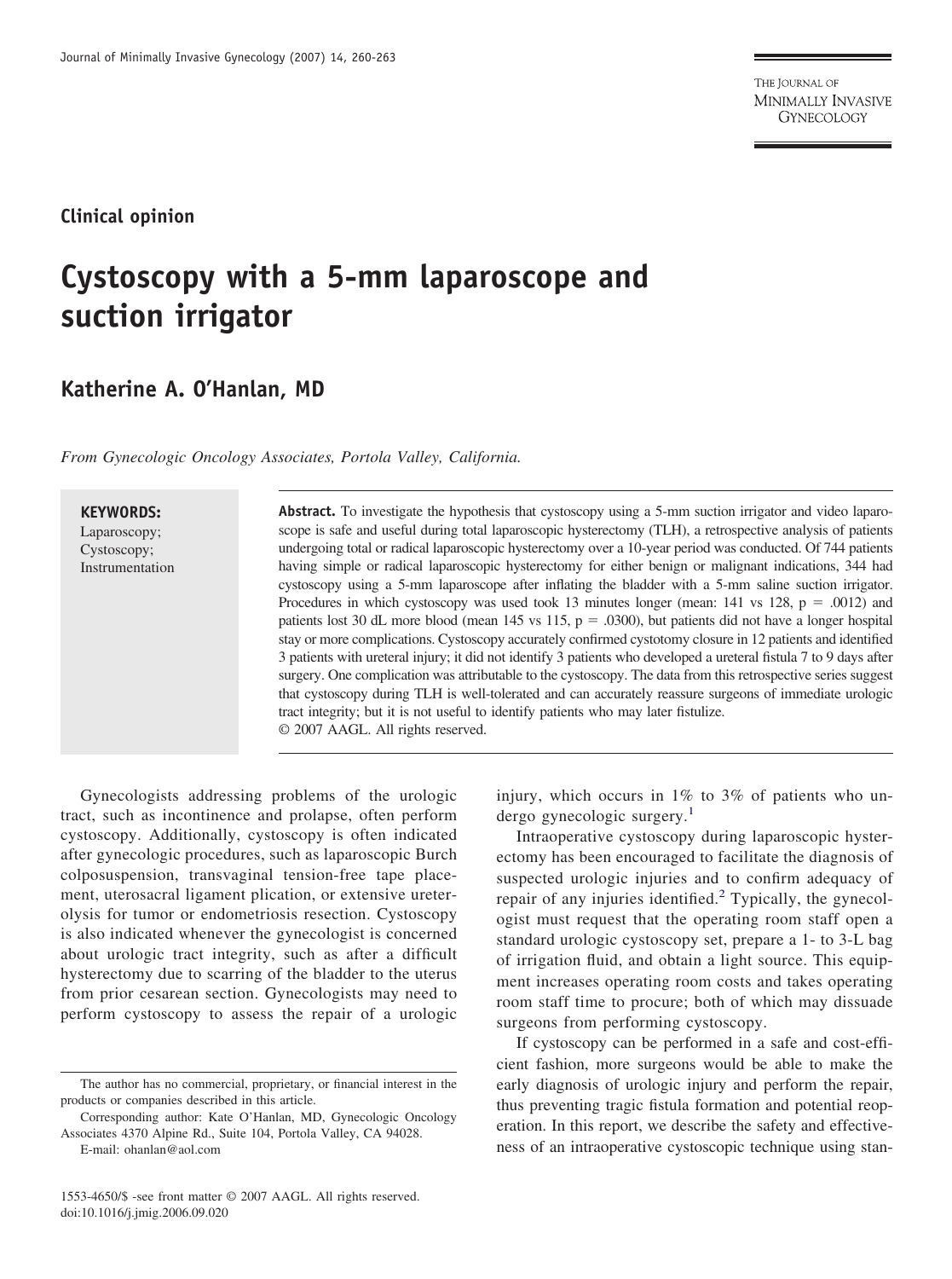| Table 1<br>Demographic data            |                                            |                                          |                                                      |                          |  |  |  |
|----------------------------------------|--------------------------------------------|------------------------------------------|------------------------------------------------------|--------------------------|--|--|--|
| Patient demographics                   | No cytoscopy<br>mean $(SD)$<br>$(n = 400)$ | Cystoscopy<br>mean $(SD)$<br>$(n = 344)$ | (95% CI)                                             | ANOVA<br>p               |  |  |  |
| Age (yrs)<br>Parity<br>Body mass index | 48.9 (10.9)<br>1.1(1.2)<br>28.1(7.1)       | 51.5(10.7)<br>1.5(1.4)<br>27.1(6.4)      | $(49.2 - 50.8)$<br>$(1.2 - 1.38)$<br>$(27.2 - 27.9)$ | .0012<br>< .0001<br>.663 |  |  |  |

dard laparoscopic instruments: a 5-mm suction irrigator and 5-mm video laparoscope.

# **Data analysis**

With investigational review board approval yearly from Sequoia Hospital, Redwood City, CA, the office and hospital charts were reviewed. The data were analyzed with JMP statistical analysis software (SAS Institute, Cary, NC), using ANOVA for comparison of continuous data and  $\chi^2$ analyses including Fisher's exact test for nominal data. A value of  $p < 0.05$  was considered significant.

# **Results**

There were 744 patients who underwent simple or radical hysterectomy during the 10-year period for both benign and malignant indications. Of these patients, 344 had cystoscopy with a 5-mm laparoscope after inflating the bladder with the suction irrigator (Table 1). The mean age was greater in the cystoscopy group (51 vs 49,  $p = .0012$ ), and mean parity was higher in the cystoscopy group (1.5 vs 1.1, p <.0001), but mean body mass index (BMI) was similar at 27.6 in both groups, with 13 women having a BMI between 40 and 60.

Patients having cystoscopy were more likely to have had adhesions from a prior cesarean section; to undergo a urologic procedure such as Burch colposuspension, ureteroslysis, or repair of cystotomy; or to have had a malignant diagnosis and procedure such as node dissection or debulking (Table 2). The mean duration of cases in which cystoscopy was employed took 13 minutes longer (141 vs 128,

| Table 2<br>Additional procedures performed                                                                                                                                             |                                                                        |                                                                           |  |  |  |
|----------------------------------------------------------------------------------------------------------------------------------------------------------------------------------------|------------------------------------------------------------------------|---------------------------------------------------------------------------|--|--|--|
| Additional procedures                                                                                                                                                                  | No cystoscopy<br>No. (%)<br>$(n = 400)$                                | Cystoscopy<br>No. (%)<br>$(n = 344)$                                      |  |  |  |
| Resection of endometriosis<br>Lysis of adhesions<br>Debulking of tumor<br>Uterosacral ligament plication<br>Burch colposuspension<br>Cystotomy repair<br>Ureterolysis<br>Not specified | 25(6)<br>22(6)<br>3(1)<br>6(2)<br>4(1)<br>(0)<br>0<br>11(3)<br>225(56) | 29(8)<br>28(8)<br>3(1)<br>64 (19)<br>29(8)<br>12(3)<br>34(10)<br>148 (43) |  |  |  |

Sometimes many procedures were performed on 1 patient.

#### **Patients and methods**

Of 744 total laparoscopic hysterectomies (TLHs) performed from September 1996 through July 2006, there were 344 cystoscopies performed to confirm urologic integrity. An obstetrics and gynecology resident, an attending obstetrician/gynecologist, or a general surgeon assisted all procedures. During simple TLH or radical laparoscopic hysterectomy, all surgery was performed entirely through the laparoscopic ports, including dissection of the cervix and closure of the vagina.<sup>[3](#page-3-0)</sup> The simple and radical hysterectomy procedures are described elsewhere.<sup>[4](#page-3-0)</sup> Cystoscopy was performed whenever the surgeon felt that the dissection was close to the ureter or the bladder or may have imposed on the integrity of these structures.

The technique consisted of the gynecologic surgeon removing the urethral catheter after closure of the vaginal cuff, and before removal of the trocars, clearing all tissue and clot debris from the laparoscopic 5-mm suction irrigator (Stryker Endoscopy, San Jose, CA), and flushing the tubing until the saline irrigant fluid was clear. The irrigator was then inserted axially into the urethra to about 4 cm above the urethral meatus. The bladder was filled with saline solution under constant laparoscopic visual control or visually observing 200 dL of volume drain from the bag of irrigation fluid. The irrigator was removed, and the 5-mm video laparoscope (Stryker Endoscopy) was inserted carefully to view the bladder fundus. In standard fashion, the scope was pulled back until the urethrovesical junction was identified, then advanced minimally, looking posterolaterally to identify each of the ureteral ostia. When a strong jet was identified from each ureteral os, the remainder of the bladder epithelium was examined, and the scope was removed. A catheter was reinserted with lidocaine jelly, and the catheter balloon was inflated. Then the suction irrigator tube was inserted into the large distal end of the catheter tubing to gently suction the bladder until empty. If a thinning or an overt hole in the wall was observed, a suture repair was undertaken laparoscopically. If no ureteral jet was identified, then ureteral injury was suspected and laparoscopic investigation was undertaken, and repair or stenting was performed as needed.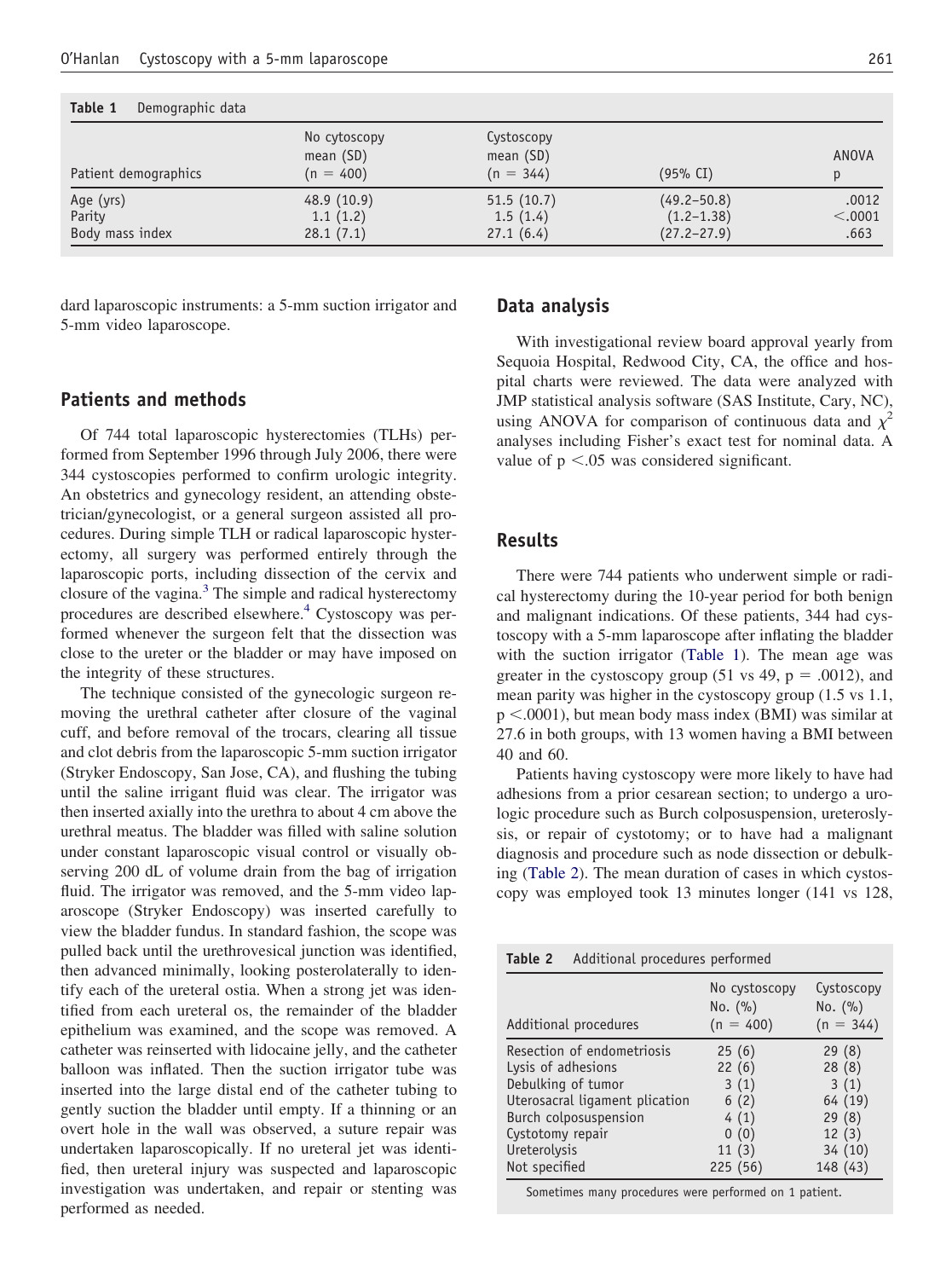| Table 3<br>Surgicopathological data |                                             |                                          |                   |             |  |  |
|-------------------------------------|---------------------------------------------|------------------------------------------|-------------------|-------------|--|--|
| Surgical data                       | No cystoscopy<br>mean $(SD)$<br>$(n = 400)$ | Cystoscopy<br>mean $(SD)$<br>$(n = 344)$ | (95% CI)          | *ANOVA<br>р |  |  |
| Duration of surgery (min.)          | 128.2 (52.4)                                | 141.1(56.7)                              | $(130.1 - 137.9)$ | .0012       |  |  |
| Estimated blood loss (dL)           | 115 (189)                                   | 145 (169)                                | $(115.3 - 142.7)$ | .03         |  |  |
| Transfusion (No. of units)          | 0.055(0.3)                                  | .047(0.4)                                | $(.025-.076)$     | .7458       |  |  |
| Length of hospital stay (days)      | 1.5(0.9)                                    | 1.3(1.9)                                 | $(1.35 - 1.48)$   | .0628       |  |  |
| Uterine weight (q)                  | 221 (260)                                   | 258 (301)                                | $(218 - 260)$     | .0907       |  |  |

 $p = .0012$ ), and patients had a 30 dL higher mean estimated blood loss (145 vs 115,  $p = .0300$ ), but the patients did not have a higher mean number of days in the hospital (1.3 vs 1.5 NS), or experience more complications (Table 3).

Patients having cystoscopy were not more likely to have sustained a complication or developed a urinary tract infection. There was 1 complication attributable to the cystoscopy: a 5-mm bladder perforation at the base of the bladder fundus was caused by insertion of the scope in the twelfth patient in the series. The defect was suture-repaired without sequelae.

Cystoscopy was used to confirm adequacy of cystotomy closure in 12 patients. All had adequate closure by cystoscopy evidencing no immediate leakage, but 2 patients later developed a breakdown at 9 and 15 days, respectively, and required laparotomy for bladder closure.

Cystoscopy was used to assess ureteral patency after ureterolyses, Burch colposuspensions, uterosacral ligament plications, and transvaginal tension-free tape procedures, accurately identifying 3 patients with ureteral injury, 2 of whom underwent successful immediate anastomosis with stenting, and 1 of whom required only stenting. All 3 healed without complication.

Cystoscopy was also used to assess ureteral patency after close dissections around the ureter in many patients, but this indication was not specifically recorded in the charts. Three patients who underwent cystoscopy with normal findings and bilateral, strong, and equal ureteral jets but later, developed ureteral fistula 7 to 9 days after the surgery.

#### **Discussion**

Laparoscopic injury to the urologic tract occurs in 1% to 3% of patients undergoing gynecologic surgery.<sup>[1](#page-3-0)</sup> Laparo-scopic repair of cystotomy,<sup>[5](#page-3-0)</sup> vesicovaginal fistula, $^6$  $^6$  and ure-teral injury<sup>[7](#page-3-0)</sup> have each been described, thus making immediate diagnosis of urologic injury more urgently useful. Ribiero et al<sup>2</sup> described the first extensive use of intraoperative cystoscopy to facilitate early diagnosis and immediate repair of urologic injuries.

Liberal use of cystoscopy was recommended during laparoscopic procedures when complications are a real concern;<sup>8</sup> but routine use of cystoscopy is not indicated, espe-

cially when urologic complications are rare.<sup>[9](#page-3-0)</sup> These data and other reports confirm that occult injuries to the vascular supply of the ureter are not diagnosable by intraoperative cystoscopy, but may result in postoperative fistula develop-ment 7 to 14 days after normal cystoscopic findings.<sup>[10,11](#page-3-0)</sup> When performing a combined hysterectomy with urologic repair or high-risk or complicated hysterectomy due to adhesions or prior cesarean section, cystoscopy has been shown to be useful.<sup>[12](#page-3-0)</sup> However, surgeons can be dissuaded from performing intraoperative cystoscopy because of the time and expense incurred in obtaining the standard cystoscopy set, tubing, and irrigant fluid. If cystoscopy can be performed with more ease and less cost, it is possible that urologic injuries could be more often diagnosed and repaired laparoscopically.

Virtually every gynecologic laparoscopic procedure uses a suction irrigator, and most modern laparoscopy suites provide excellent 5-mm laparoscopes with optics superior to the older 10-mm units. Thus, there is no added cost and little increase in time for the surgeon to perform cystoscopy in a patient using the already employed irrigation fluid to distend the bladder, and the 5-mm scope to examine it, taking about 3 to 4 minutes.

While physicians may have concerns about using the same instrument in both the vaginal and abdominal fields, these data suggest that the patients did not have more complications. One precaution taken in all of these cases is the sterile preparation of the patients. The nursing staff is aware that the author does not change gloves or rescrub when handling tissue or moving instruments from the abdominal field to the vaginal field and back. The staff performs a rigorous scrub of the entire field, including the vulvar folds and the vaginal interior.

The potential benefits of immediate recognition and repair of urologic injury outweigh the small complication risk. The 1 complication directly attributed to the cystoscopic procedure was a perforation of the bladder wall due to operator error in manipulating the scope. In the absence of the smooth-tipped obturator provided for insertion of a standard cystoscope, surgeons must exercise caution in aiming the tip of the irrigator and scope along the axis of the urethra, and remain cognizant of the bladder anatomy. Although the data show that cystoscopy was associated with a mean of 30 dL greater blood loss and mean of 13 additional minutes, such blood loss and time